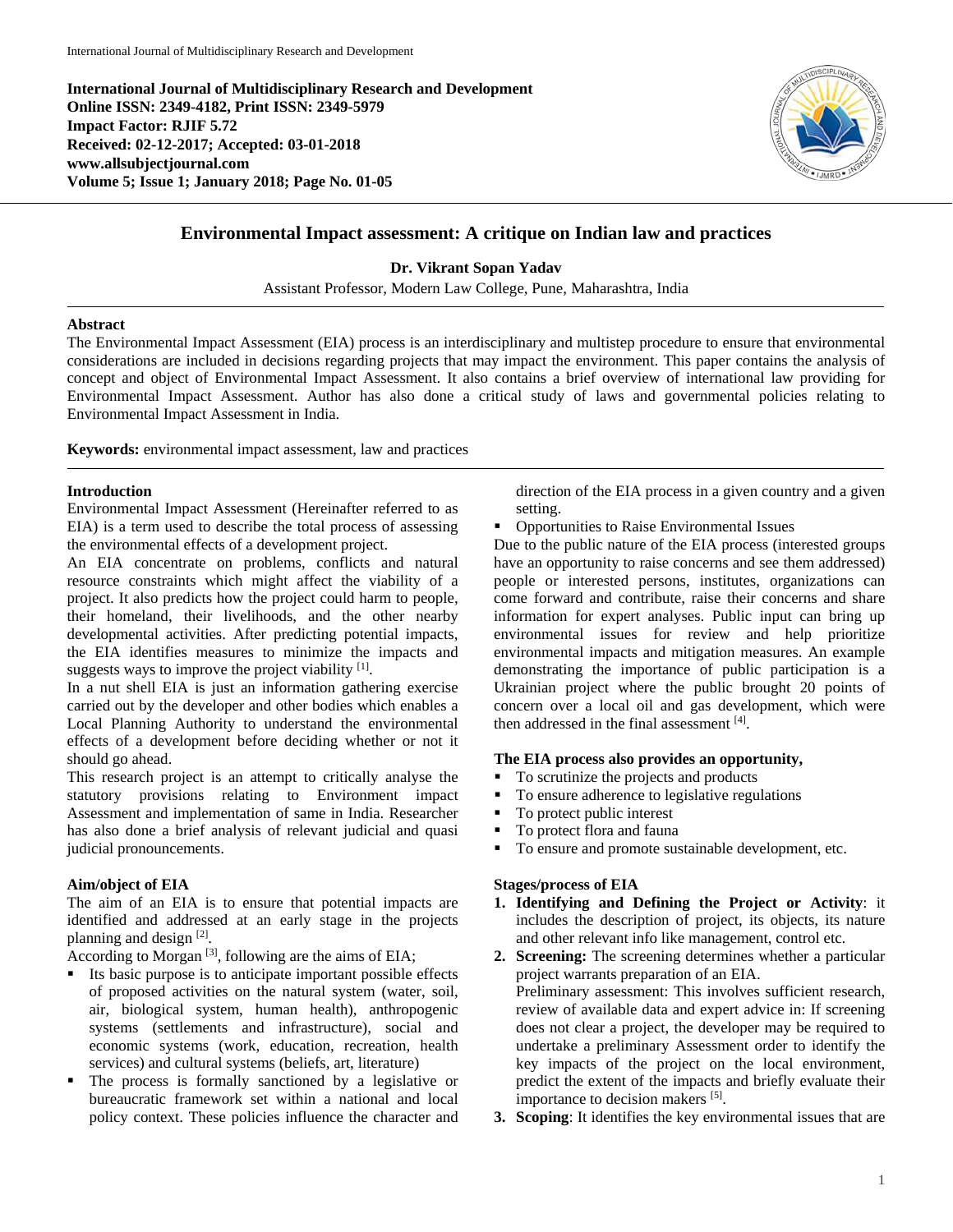required to be addressed in EIA. It provides an opportunity to public and environmental organizations/ institutions to get acquainted with the project and to raise their voice, if required. In scoping the EIA team identifies the primary issues to be dealt with.

- **4. Preparing Terms of Reference:** It is an important process as it encompasses the issues and impact that the project is likely to have on the environment. A draft Terms of Reference may be made available for public review and comment which provides a key opportunity to ensure that the EIA is properly framed and community concerns are addressed properly.
- **5. Draft EIA:** Based upon the terms of reference, a draft EIA is prepared. It is prepared as per the standards of laws and regulations of a country wherein the project is about to be initiated.
- **6. Public Participation/Contribution:** engagement of the public at numerous points throughout the process of EIA is considered as a best practice. It may be done by way of meetings, public hearings or comets, objections or suggestions in writing.
- **7. Finalizing the EIA:** after preparation of draft and inviting the comments of public to the same, the important step of finalising the EIA report is initiated. It will contain the summary of suggestions of public and other stakeholders.
- **8. Decision:** Depending upon the final report of EIA, the decision whether to approve or reject the project is taken by concerned government agencies. The decision of approval may be absolute or subject to certain conditions.
- **9. Judicial review:** the decision of approving the project, process of EIA report or the project itself may be challenged within the ambit of relevant laws and constitutional boundaries.
- **10.Implementation of project:** Subject to compliance with all legal regulations and conditions, the project may finally be implemented.
- **11. Monitoring:** Monitoring serves three purposes:
	- 1. Ensuring that required mitigation measures are being implemented;
	- 2. Evaluating whether mitigation measures are working effectively; and
	- 3. Validating the accuracy of models or projections that were used during the impact assessment process

# **EIA under International Law**

At international level role for EIA was formally recognized at the Earth Summit held at Rio in 1992. Principle 17 of the Rio declaration states that –

"*EIA as a national instrument shall be undertaken for the proposed activities that are likely to have significant adverse impact on the environment and are subject to a decision of a competent national authority"*.

Agenda 21 $[6]$ , which was also as a result of this convention, proposes that governments should:

*"Promote the development of appropriate methodologies for making integrated energy, environment and economic policy decisions for sustainable development, inter alia, through environmental impact assessment (9.12(b))* 

*Develop, improve and apply environmental impacts* 

*assessment, to foster sustainable industrial development (9.18)* 

*Carry out investment analysis and feasibility studies including environmental assessments for establishing forest based processing enterprises.* 

*Introduce appropriate EIA procedures for proposed projects likely to have significant impacts upon biological diversity, providing for suitable information to be made widely available and for public participation, where appropriate, and encourage the assessment of impacts of relevant policies and programs on biological diversity (15.5(k)"* [7]*.*

UN Convention on climate change and Biological Diversity (1992) cited EIA as an implementing mechanism of these conventions (article 4 and 14 respectively).

d) Doha Ministerial Declaration encourages countries to share expertise and experience with members wishing to perform environmental reviews at the national level (November, 2001). e) UNECE (Aarhus) Convention on Access to Information, Public Participation in Decision Making and Access to Justice in Environmental Matters (1998) covers the decisions at the level of projects and plans, programs and policies and by extension, applies to EIA and SEA.

f) United Nations Conference on the Environment in Stockholm 1972.

# **EIA under Indian Law**

EIA in India was first started in 1977-78 with evaluation of river valley projects. This was later extended to mining, Industries, thermal power, port and harbors, atomic power, rail and road highways, bridges airport and communications, etc. In January 1994, the Ministry of Environment & Forests (hereinafter referred to as MoEF) issued a Notification on EIA [8] of Development Projects. This Notification listed 30 projects that required environmental clearance from the Central Government. It also included - for the first time – Public hearing as a pre-requisite for clearing large projects [9]. The notification made it obligatory to prepare and submit an EIA, an Environment Management Plan (EMP), and a project report to MoEF which had the option to consult a multidisciplinary committee of experts.

In India, many of the developmental projects till as recently as the 1980s were implemented with very little or no environmental concerns. The environmental issues began receiving attention when a national committee on environmental planning and coordination was set up under the  $4<sup>th</sup>$  five year plan (1969- 1978). Till 1980, the subjects of environment and forests were the concern of the Dept of Science and Technology and Ministry of Agriculture respectively [10].

# **The Role of the Ministry of Environment & Forests (MoEF)**

In India, the Ministry of Environment and Forest, Government of India is the body responsible for Environmental Clearance. Ideally EIA should provide information to decision makers at early stage of the project planning cycle.

The MoEF or the Impact Assessment Agency (IAA) (which is constituted by MoEF) receives the Project application along with the EIA Report from the Proponent for review and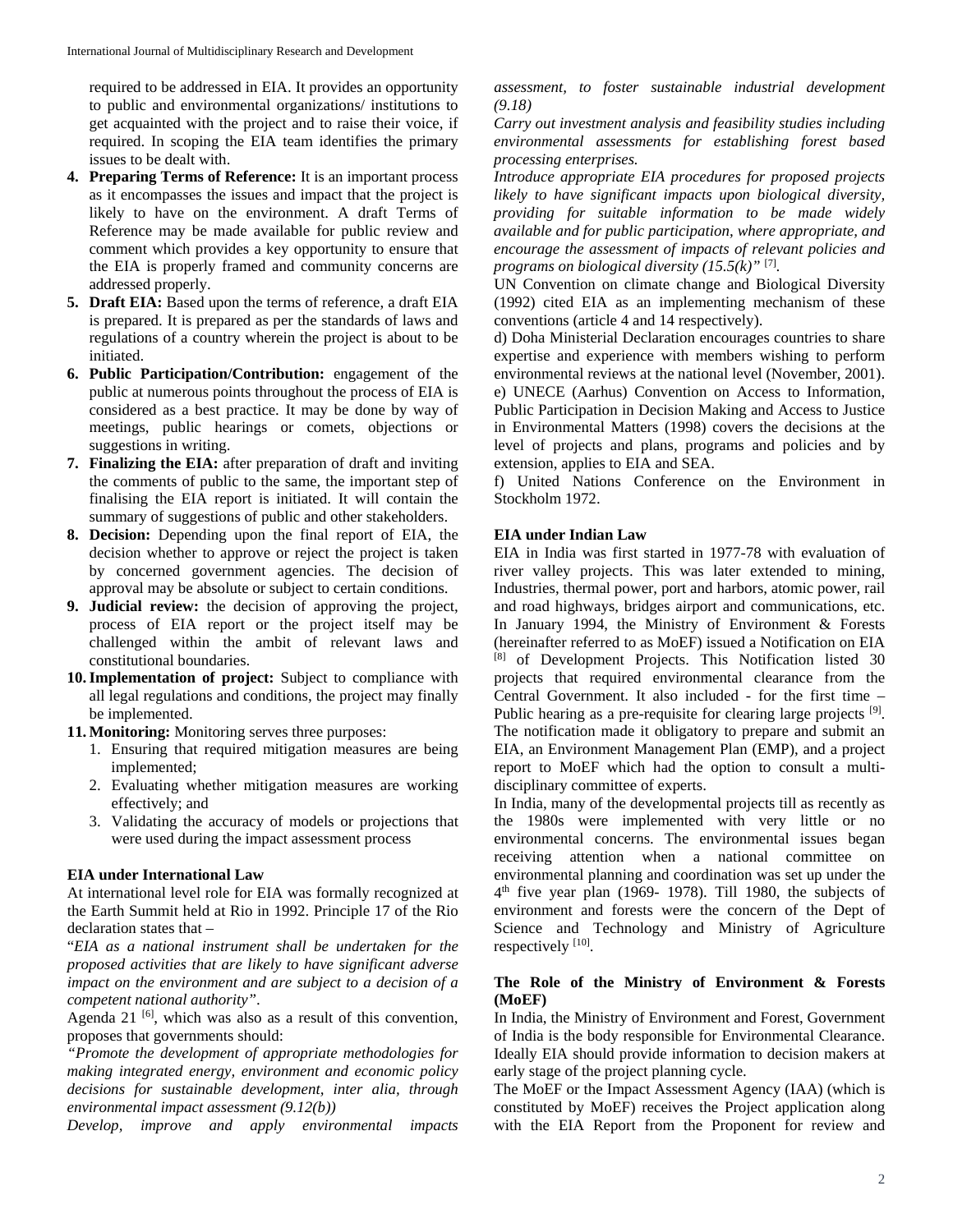decision making. It also receives the minutes of the Public hearing along with the NOC from the concerned SPCB.

#### **The Role of the State Pollution Control Boards (SPCBs)**

The SPCBs are expected to approve the site that the proponent has chosen and to conduct & forward the minutes of the public hearing to MEF. Instead of limiting themselves to the role of a policing authority they should also take up the role of guiding new and existing industries to meet the regulations.

### **National Environment Appellate Authority (NEAA)**

The NEAA was established in 1997 after the enactment of the NEAA Act to hear appeals as an independent body against orders granting environmental clearance. The Authority has a chairperson, vice-chairperson and can have up to three members.

## **2006 Notification on EIA [11]:**

- The notification has some improvements in terms of a scoping stage, TOR by authorities, public consultation with draft EIA report and devolution of power to the SPCBs.
- The notification still has some flaws such as: scoping stage without public consultation, exemption of certain projects from EIA and public consultation and a unimproved monitoring system
- The notification has regressed in certain areas making the EIA process weak mainly by excluding NGOs and environmental groups from the public consultation, extending the validity period for clearances, exemption of projects inside industrial estates and the provision to cancel public consultation.
- Key improvements required are: key role for the local public in scoping TOR and monitoring, need for integrated information regarding the sustainability linkages from the area under scrutiny, greater transparency in the clearance process and dissemination of all documents for public scrutiny.

### **Problems in EIA System in India**

- Even though some of the industrial set ups do not require EIA as per the statutory norms, they might involve certain technological processes which could be harmful to the environment, as a result of which such enlisted industries could have potential impacts on the environment and on public health.
- It is a well established fact that the small scale industries are contributing more pollution with respect to the major projects.
- Lack of awareness about role of public in EIA process.
- Public comments are not taken into account in initial stage, which often leads to conflict at the later stage of project clearance. This has been a common picture. It results in delaying the implementation of project.
- Absence of respect to the indigenous knowledge of local people. indigenous knowledge of local people is a vital source of important data with respect to geographical challenges and impact of project on the same.
- Often, for strategic industries such as nuclear energy

project, the EIAs are kept confidential for political and administrative reasons.

- The quality of EIA reports has always remained a question in India. The reports are generally incomplete and provided with false data.
- Environmental clearance is granted despite public objection / rejection, the reasons for the same are not conveyed to all those who have sent in written objections and/or attended the public hearing. There are very few ways to get information regarding project clearances.
- The regional offices of the MoEF are to monitor the compliance of these conditions and prepare the reports. However the local people/organizations do not even know of these conditions and are not a made a part of its monitoring. It is not known if project authorities reflect the true status of compliance in their reports to the MoEF.
- The present redressal mechanism meant exclusively for the challenging environmental clearance is extremely weak and limited in its scope. The National Environmental Appellate Authority has heard only 15 cases between 1997-2005.

### **Judicial Review of EIA in India**

In *Sterlite Industries (India) Ltd. v. Union of India* <sup>[12]</sup> the Supreme Court discussed the specific grounds on which administrative action involving the grant of environmental approval could be challenged. The grounds for judicial review were illegality, irrationality and procedural impropriety. Thus the granting of environmental approval by the competent authority outside the powers given to the authority by law would be grounds for illegality. If the decision were to suffer from Wednesbury unreasonableness [13], the Court could interfere on grounds of irrationality. Last, an approval can be challenged on the grounds that it has been granted in breach of proper procedure.

In *Gram Panchayat Navlakh Umbre v. Union of India and Ors*  [14]*,* the Court held that the

*"decision making process of those authorities besides being transparent must result in a reasoned conclusion which is reflective of a due application of mind to the diverse concerns arising from a project such as the present. The mere fact that a body is comprised of experts is not sufficient a safeguard to ensure that the conclusion of its deliberations is just and proper."*

*Samata and Forum of Sustainable Development v. Union of India & Ors*<sup>[15]</sup> the NGT held that

*"In order to demonstrate [the] threadbare nature of discussions while considering a project for giving its recommendation, it is essential that the views, opinions, comments and suggestions made by each and every member of the committee are recorded in a structured manifest/ format."*

*In Deepak Kumar v. State of Haryana and Ors* [16]*,* referring to the recommendations of the Committee on Minor Minerals [17], the court underlined that, *state governments should be discouraged from granting a mining license/lease to plots less than five hectares so as to reduce circumvention and ensure sustainable mining. Further, where land is broken up into smaller parcels, prior environmental approvals should be sought from the MoEF.*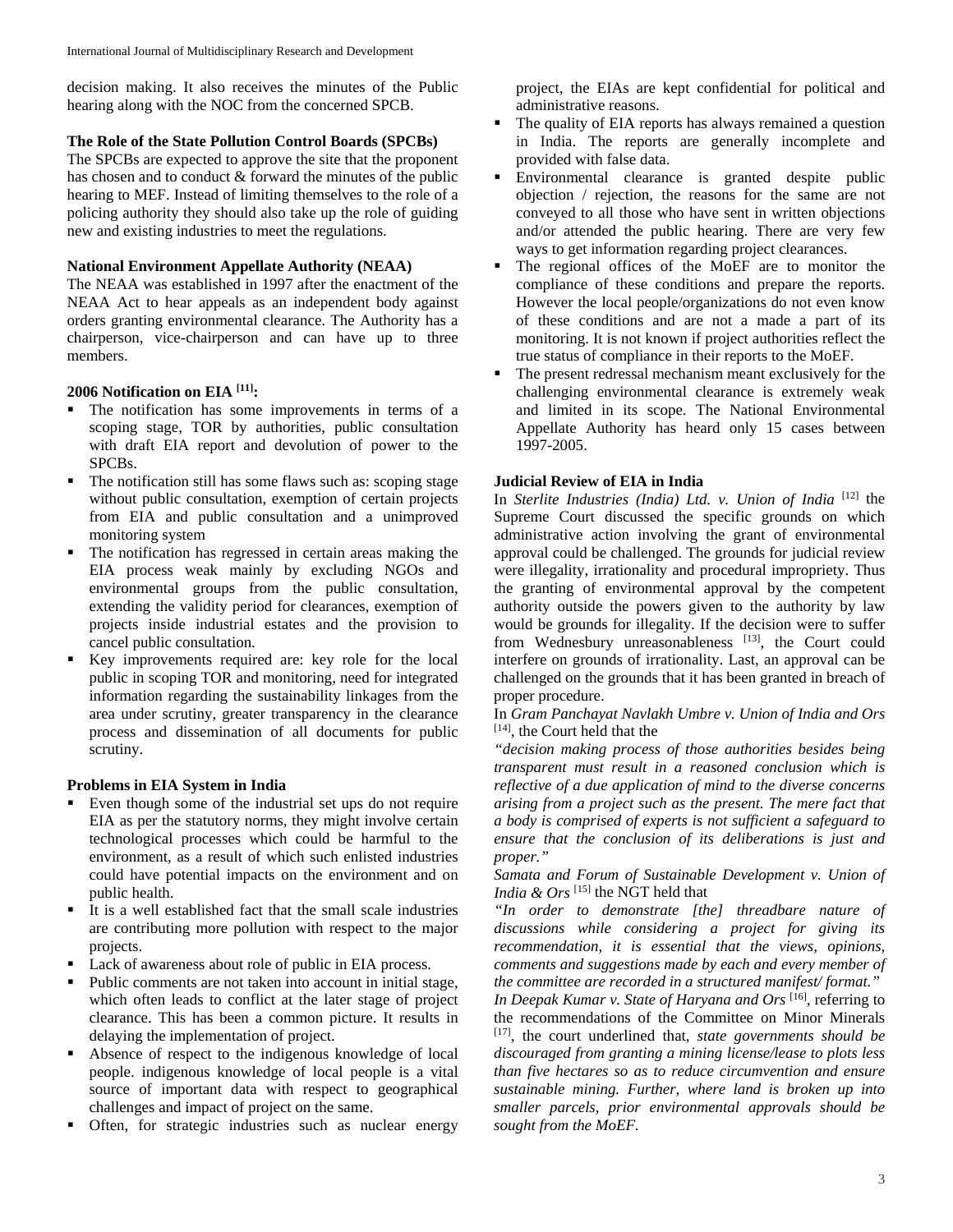In *Adivasi Majdoor kisan Ekta Sangathan and Another v. Ministry of Environment and Forest and Others* [18] the evidence of persons who voiced their opposition to the project was not recorded and no summary of the public hearing was prepared in the local language nor was it made public. Therefore the Court declared the approval invalid.

*T N Godavarman v. Union of India*. Order of the Supreme Court on January 6, 2014 [19] court held that, *"present mechanism under the EIA Notification … is deficient in many respects and what is required is a Regulator at the national level ….which can carry out an independent, objective and transparent appraisal and approval of the projects for environmental clearances and which can also monitor the implementation of the conditions laid down in the Environmental Clearances."*

## **Outcomes/Suggestions**

Following are few some suggestions to address these identified problems;

- EIA shall be made compulsory for all projects.
- Indigenous knowledge of local people shall be considered in process of EIA.
- **Primary focus of the EIA process shall be to consider the** environmental projects as against conveying the importance of project.
- Past track of project investor be considered (previous projects and adherence to EIA and environmental laws/regulations).
- Conditions imposed while granting the permission shall be published in at least one newspaper which is published in local language of the area in which the project is going to be implemented.
- More number of regional MoEF centers be established (at least one per state) in order to speed up the evaluation of EIAs, permission and monitoring of projects.
- No industrial or large scale developmental activity should be permitted in ecologically sensitive areas. Indigenous knowledge of local people shall be taken into consideration while determining the ecologically sensitive areas.
- Capacity building of government agencies, communities, NGOs and the judiciary with regard to the implementation of the existing EIA notification.
- **Establishment of Independent Environmental Impact** Assessment Authority (IEIAA) headed by a judicial officer and having representatives of public, environmentalists, NGO's working in field of environment shall be constituted.
- Statutory ADR mechanism shall be provided for speedy redressal of disputes with regard to EIA. A panel of experts in environment and retired HC/SC judges may be formed in this regard.
- MoEF monitored information desk for providing status of clearance of projects be created. A statutory time limit may be provided for providing information.

# **Conclusions**

EIA certainly has a crucial role to play in addressing

environmental issues surrounding project development and especially power projects. The integration of environment into development planning is the most important tool in achieving sustainable development. Environmental protection and economic development must thus be dealt with in an integrated manner. EIA process is necessary in providing an anticipatory and preventive mechanism for environmental management and protection in any development.

EIA is an important tool in assuring that projects and plans will not give an adverse impact on the environment. The use of EIA has developed throughout the world and may different applications exist. The hypothesis of this research project i.e. Implementation of environment impact assessment suffers from many defects and requires a relook in order to achieve better environment protection, has been proved completely. In order to achieve the target of environment protection and sustainable development as enshrined in Agenda 21, Rio declaration and different environmental legislation in India, it is pertinent to implement the revamped EIA system in India. The outcomes/suggestion given in this research is important in this regard.

#### **Reference**

- 1. Aruna Murthy, Himansu Sekhar Patra. Environment Impact Assessment Process in India And The Drawbacks, Environment Conservation Team (Vasundhara), Bhubaneshwar, 2005.
- 2. Ibid
- 3. Morgan R. K., "*Environmental Impact Assessment*," Kluwer Academic Publishers, Dordrecht 1998
- 4. Accessed form, http://education.seattlepi.com/importance-eiaenvironmental-protection-3839.html, accessed on 23rd May 2017
- 5. Sharma HS, Binda PR. ed., Modeling In Resource Management and Environment Through Geomatics, Concept Publishing Company, 96.
- 6. It is non binding voluntary action plan of the United Nations (UN) with regard to sustainable development.
- 7. Available at, https://sustainabledevelopment.un.org/content/documents/ Agenda21.pdf, accessed on 23rd May 2017
- 8. Under section 3 and rule 5 of the Environment Protection Act, called the Environment impact Assessment Notification, 1986-1994.
- 9. United Nations Environment Programme (UNEP) Annual Evaluation Report, 2003.
- 10. Supra note 2.
- 11. Environmental Impact Assessment Notification S.O. 1533(E) dated 14/09/2006. Available at, http://www.moef.nic.in/legis/eia/so1533.pdf, accessed on 18th May 2017
- 12. AIR SCW, 2013, 3231.
- 13. The Wednesbury principle means that only an administrative decision that is unreasonable to an extreme degree can be brought under the legitimate scope of judicial review. The principle is generally considered as a reason for courts not to interfere in administrative body